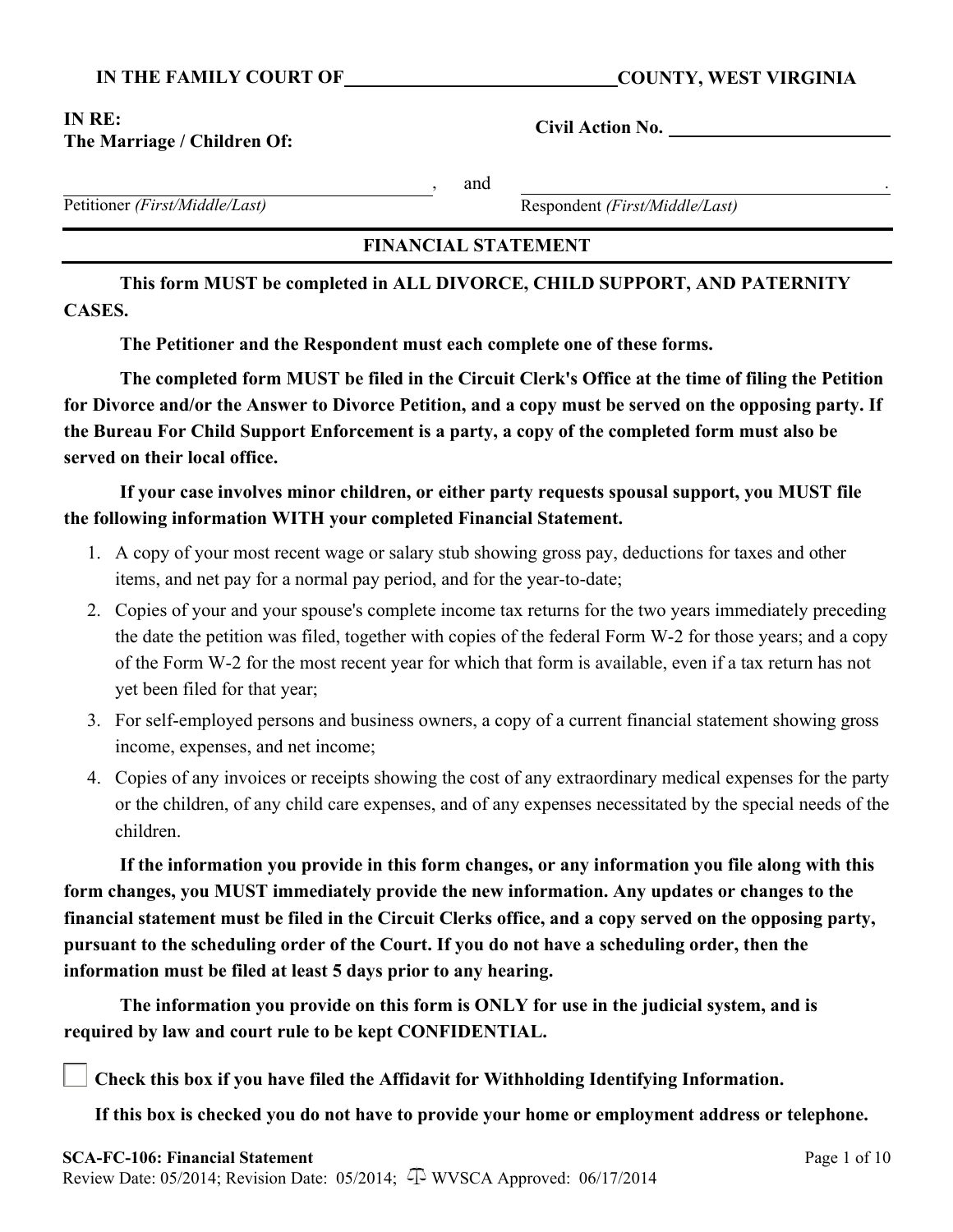**Read each question carefully. Provide all requested information. Write or print clearly. After you have completed the form, you MUST sign the Verification on the last page before a Notary Public.** 

| Full Name: 1000 million and 1000 million and 1000 million and 1000 million and 1000 million and 1000 million and 1000 million and 1000 million and 1000 million and 1000 million and 1000 million and 1000 million and 1000 mi | Date of Birth: $\frac{1}{2}$ / |                              |
|--------------------------------------------------------------------------------------------------------------------------------------------------------------------------------------------------------------------------------|--------------------------------|------------------------------|
|                                                                                                                                                                                                                                |                                |                              |
| Phone Number: (1)                                                                                                                                                                                                              | Age: $\qquad \qquad$           |                              |
|                                                                                                                                                                                                                                |                                |                              |
| Education:                                                                                                                                                                                                                     |                                |                              |
| Less than High School   High School or Equivalent   Vocational   College   Postgraduate                                                                                                                                        |                                |                              |
| Employer: Type of Work:                                                                                                                                                                                                        |                                |                              |
|                                                                                                                                                                                                                                |                                |                              |
| Phone Number: ( )                                                                                                                                                                                                              |                                | Date Employed: $\frac{1}{2}$ |
| Gross Pay Per Pay Period: \$                                                                                                                                                                                                   |                                |                              |
| Paid:    Weekly    Every Two Weeks    Twice a Month                                                                                                                                                                            | Monthly                        |                              |
| Yes   No: Do you receive TANF benefits? If "Yes," list monthly amount: \$                                                                                                                                                      |                                |                              |

**YOUR INCOME**: You MUST attach written documentation for all income. For wage earning employees who work fluctuating hours and/or overtime, provide wage history of at least six months, or length of most recent employment, whichever is less. Wage/salary history MUST be documented by W-2 forms, and/or year-to-date figures on the most recent pay stubs. For self-employed individuals, income MUST be verified by documents which show gross income and expenses.

| <b>INCOME</b><br><b>SOURCE</b> | <b>MONTHLY</b><br><b>AMOUNT</b> | <b>INCOME</b><br><b>SOURCE</b>  | <b>MONTHLY</b><br><b>AMOUNT</b> |
|--------------------------------|---------------------------------|---------------------------------|---------------------------------|
| 1. Salary                      | \$                              | 6. Payments from a Pension Plan | $\mathcal{S}$                   |
| 2. Wages                       | \$                              | 7. Social Security, SSI         | \$                              |
| 3. Commissions                 | \$                              | 8. Severance Pay, Unemployment  | $\mathcal{S}$                   |
| 4. Bonuses                     | \$                              | 9. Worker's Compensation        | \$                              |
| 5. Tips                        | \$                              | 10. Other (explain below)       | \$                              |

Other Income *(from No. 10)*: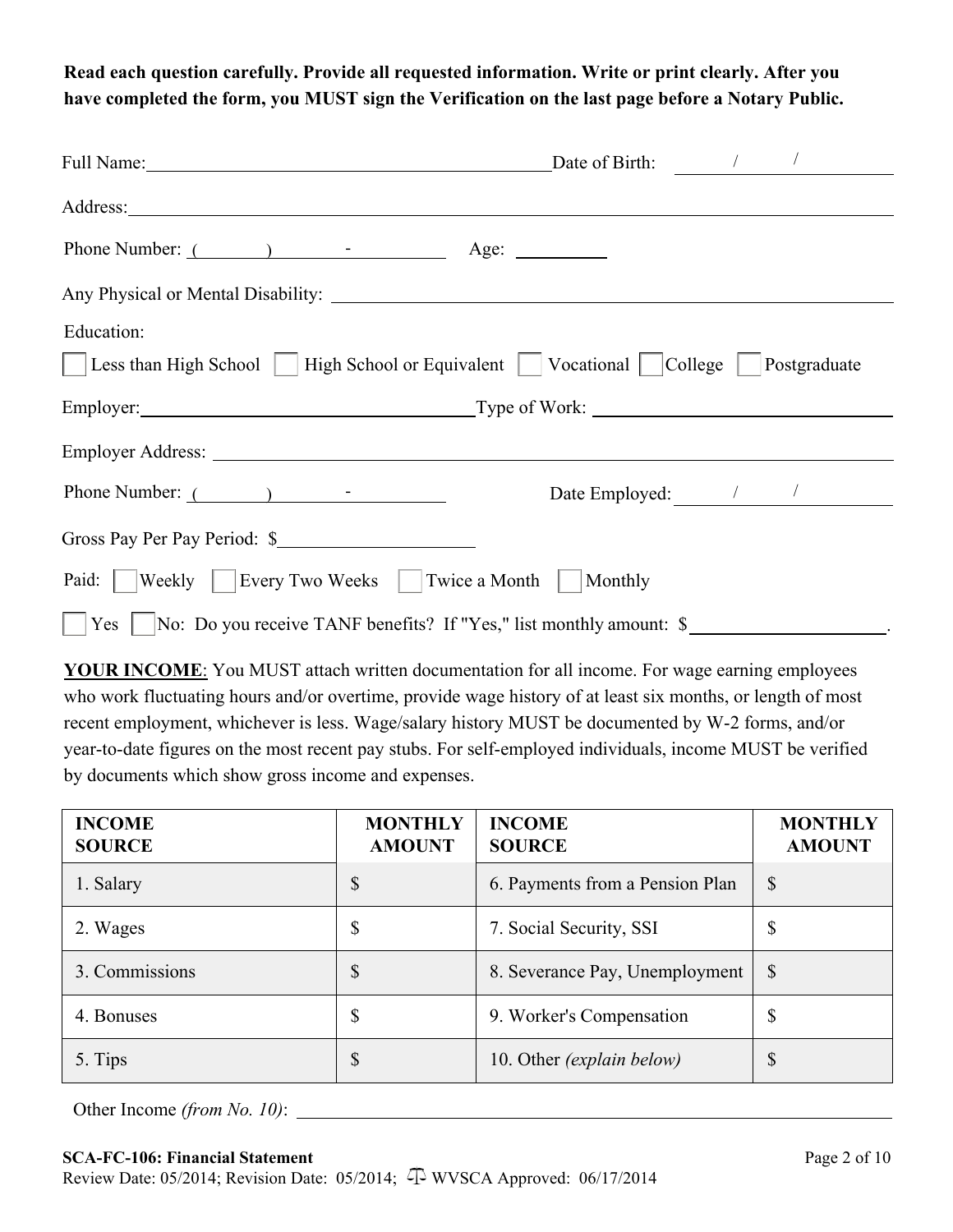## **PROPERTY**

List ALL property in which you, and /or your spouse have an interest. In the "Who owns?" column, check "M" for marital property; "P" if separate property of Petitioner; "R" if separate property of Respondent.

| <b>PROPERTY</b><br><b>DESCRIPTION</b>         | <b>MARKET</b><br><b>VALUE</b> | <b>AMOUNT</b><br><b>OWED</b> |             | <b>WHO</b><br><b>OWNS</b> |              |
|-----------------------------------------------|-------------------------------|------------------------------|-------------|---------------------------|--------------|
| <b>Marital Home</b>                           | \$                            | \$                           | M           | $\mathbf{P}$              | $\mathbf{R}$ |
| <b>Other Real Estate</b>                      | \$                            | \$                           | M           | $\mathbf{P}$              | $\mathbf R$  |
| Mobile Home                                   | \$                            | \$                           | M           | ${\bf P}$                 | $\mathbf R$  |
| <b>Motor Vehicles</b>                         | \$                            | $\mathbb{S}$                 | M           | $\mathbf{P}$              | $\mathbf R$  |
|                                               | \$                            | \$                           | M           | ${\bf P}$                 | $\mathbf R$  |
|                                               | \$                            | \$                           | M           | $\mathbf{P}$              | $\mathbf R$  |
| Household Goods                               | \$                            | \$                           | M           | ${\bf P}$                 | $\mathbf R$  |
| Checking Accounts                             | $\mathbb{S}$                  | \$                           | M           | $\mathbf{P}$              | $\mathbb{R}$ |
| Saving Accounts / CDs                         | \$                            | \$                           | M           | $\mathbf{P}$              | $\mathbf R$  |
| Money Market Certificates                     | \$                            | \$                           | M           | $\mathbf{P}$              | $\mathbf R$  |
| <b>Stocks</b>                                 | \$                            | \$                           | M           | ${\bf P}$                 | $\mathbb{R}$ |
| <b>Credit Union Accounts</b>                  | $\boldsymbol{\mathsf{S}}$     | $\mathbb{S}$                 | M           | ${\bf P}$                 | $\mathbf R$  |
| Profit Sharing Plans                          | \$                            | \$                           | M           | ${\bf P}$                 | $\mathbf R$  |
| <b>Trusts</b>                                 | \$                            | $\mathbb{S}$                 | M           | $\mathbf{P}$              | $\mathbf R$  |
| <b>Stocks / Mutual Funds</b>                  | \$                            | \$                           | M           | $\mathbf{P}$              | $\mathbb{R}$ |
| <b>Bonds</b>                                  | \$                            | $\mathbb{S}$                 | M           | ${\bf P}$                 | $\mathbf R$  |
| <b>Pension Plans</b>                          | \$                            | \$                           | M           | ${\bf P}$                 | $\mathbf R$  |
| IRA / SEP Accounts                            | \$                            | \$                           | M           | $\mathbf{P}$              | $\mathbf R$  |
| Whole Life Insurance                          | \$                            | \$                           | M           | $\mathbf{P}$              | $\mathbf R$  |
| Annuities                                     | \$                            | \$                           | M           | $\mathbf{P}$              | $\mathbf{R}$ |
| Guns                                          | \$                            | $\boldsymbol{\mathsf{S}}$    | $\mathbf M$ | ${\bf P}$                 | $\mathbf R$  |
| Tools                                         | \$                            | $\mathbb{S}$                 | $\mathbf M$ | ${\bf P}$                 | $\mathbf R$  |
| Jewelry                                       | \$                            | $\mathcal{S}$                | M           | ${\bf P}$                 | $\mathbf{R}$ |
| Personal Property Not Located In Marital Home | $\mathbb{S}$                  | $\mathbb{S}$                 | M           | $\mathbf{P}$              | $\mathbf R$  |
| *Other                                        | \$                            | $\mathbb{S}$                 | M           | $\mathbf{P}$              | $\mathbf R$  |
|                                               | $\$$                          | $\mathbb{S}$                 | M           | ${\bf P}$                 | $\mathbf{R}$ |

\*Other includes, but is not limited to: coin collections; art; state and federal tax refunds; money owed to you or your spouse; business interests; money expected from a lawsuit or settlement; education benefits; patents; copyrights; royalties; contents of safe deposit boxes; and anything else of value.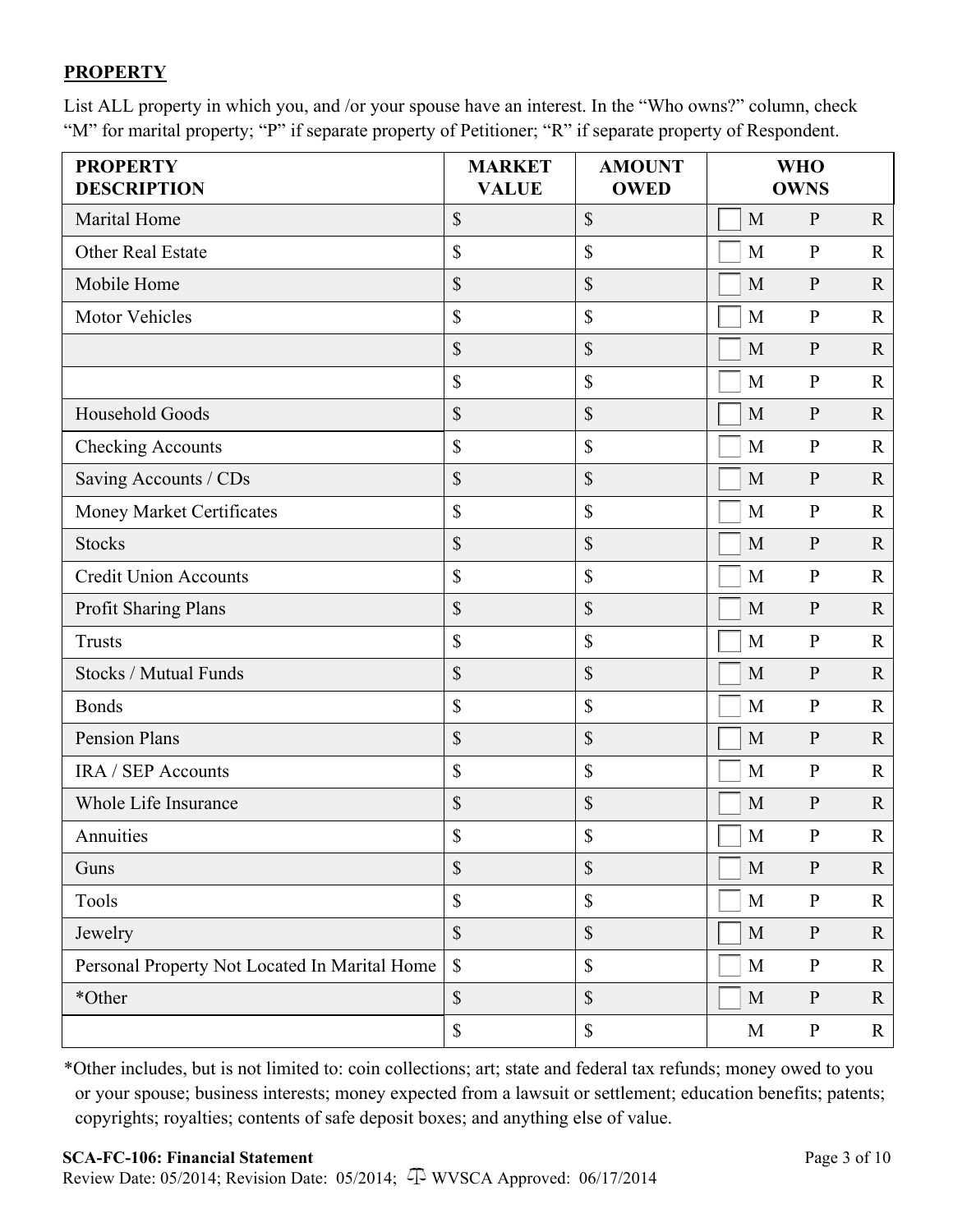## **PROPERTY CONVEYED TO OTHERS**

List all real or personal property with a value of \$500.00 or more that was sold, given away, or otherwise transferred by you and/or your spouse within the last 5 years. Describe each such item; list market value when transferred; list type of transfer; provide name of the person to whom property was transferred; list amount received.



## **DEBTS**

List all debts owed by you, and/or your spouse. In the "Whose debt?" column, check "M" for marital debt; "P" if separate debt of Petitioner; "R" if separate debt of Respondent.

| <b>OWED</b><br><b>TO WHOM?</b> | <b>AMOUNT</b><br><b>OWED</b> | <b>FOR</b><br>WHAT? | <b>SECURED</b><br>BY?                    | <b>WHOSE</b><br>DEBT? |              |             |
|--------------------------------|------------------------------|---------------------|------------------------------------------|-----------------------|--------------|-------------|
|                                | $\mathbb S$                  |                     |                                          | $\mathbf M$           | $\mathbf{P}$ | $\mathbf R$ |
|                                | $\boldsymbol{\mathsf{S}}$    |                     |                                          | $\mathbf M$           | $\, {\bf P}$ | $\mathbf R$ |
|                                | $\$$                         |                     |                                          | $\mathbf M$           | $\mathbf{P}$ | $\mathbf R$ |
|                                | \$                           |                     |                                          | $\mathbf M$           | $\, {\bf P}$ | $\mathbf R$ |
|                                | $\boldsymbol{\mathsf{S}}$    |                     |                                          | $\mathbf M$           | ${\bf P}$    | $\mathbf R$ |
|                                | $\mathbb{S}$                 |                     |                                          | $\mathbf M$           | ${\bf P}$    | ${\bf R}$   |
|                                | \$                           |                     |                                          | $\mathbf M$           | $\mathbf{P}$ | $\mathbf R$ |
|                                | $\$$                         |                     |                                          | $\mathbf M$           | ${\bf P}$    | $\mathbf R$ |
|                                | $\mathbb{S}$                 |                     |                                          | $\mathbf M$           | $\, {\bf P}$ | $\mathbf R$ |
| <b>TOTAL OWED: \$</b>          |                              |                     | <b>TOTAL OF ALL MONTHLY PAYMENTS: \$</b> |                       |              |             |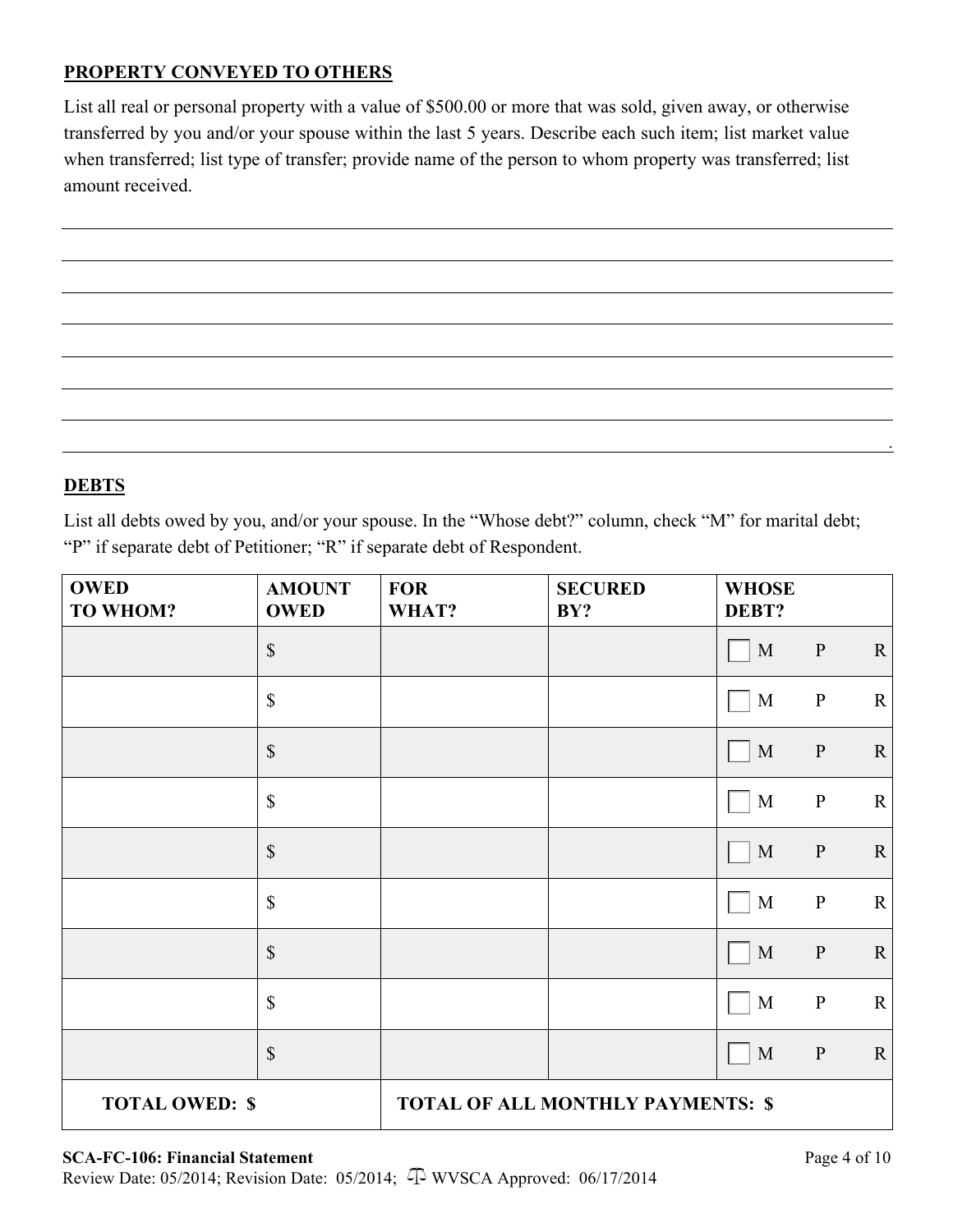# **CHILDREN**

List the names; ages; birth dates; and social security numbers of all minor children involved in this case. Then, answer the list of questions below about the children.

| <b>NAME</b>                                                        |            | <b>AGE</b>                        | <b>DATE OF BIRTH</b>                                                | <b>SOCIAL SECURITY NO.</b>                                                                         |
|--------------------------------------------------------------------|------------|-----------------------------------|---------------------------------------------------------------------|----------------------------------------------------------------------------------------------------|
|                                                                    |            |                                   |                                                                     |                                                                                                    |
|                                                                    |            |                                   |                                                                     |                                                                                                    |
|                                                                    |            |                                   | $\prime$                                                            |                                                                                                    |
|                                                                    |            |                                   |                                                                     |                                                                                                    |
|                                                                    |            |                                   | $\prime$                                                            |                                                                                                    |
|                                                                    |            |                                   |                                                                     |                                                                                                    |
|                                                                    |            |                                   |                                                                     |                                                                                                    |
| No: Do your children receive social security benefits?<br>Yes      |            |                                   |                                                                     |                                                                                                    |
|                                                                    |            |                                   | If "Yes," list amount per month: \$                                 |                                                                                                    |
| No: Do your children receive income or wages?<br>Yes               |            |                                   |                                                                     |                                                                                                    |
|                                                                    |            |                                   | If "Yes," list amount per month: \$                                 |                                                                                                    |
|                                                                    |            |                                   |                                                                     |                                                                                                    |
| <b>Yes</b>                                                         |            |                                   | taken into account when the court sets the amount of child support? | No: Do your children have any special needs that result in extraordinary expenses that should be   |
| If "Yes," explain:                                                 |            |                                   |                                                                     |                                                                                                    |
|                                                                    |            |                                   |                                                                     |                                                                                                    |
|                                                                    |            |                                   |                                                                     |                                                                                                    |
| Yes<br>can work or seek work?                                      |            |                                   |                                                                     | No: Are child care expenses currently being paid so that the parent who takes care of the children |
|                                                                    |            |                                   |                                                                     | If "Yes," how much per month: \$_______________________. You MUST attach receipts.                 |
| Yes                                                                |            |                                   |                                                                     | No: Are you the parent of minor children OTHER than the minor children involved in this case?      |
| No: Do you provide support for any disabled adult children?<br>Yes |            |                                   |                                                                     |                                                                                                    |
|                                                                    |            |                                   |                                                                     | If "Yes," list these children's names, ages, the nature of their disability, and the amount of     |
|                                                                    |            |                                   |                                                                     | support you provide each month. You must attach receipts or other documentation for the            |
| support you provide.                                               |            |                                   |                                                                     |                                                                                                    |
| <b>NAME</b>                                                        | <b>AGE</b> | <b>AMOUNT</b><br><b>PER MONTH</b> | <b>NATURE OF DISABILITY</b>                                         |                                                                                                    |
|                                                                    |            | \$                                |                                                                     |                                                                                                    |
|                                                                    |            | \$                                |                                                                     |                                                                                                    |
|                                                                    |            | \$                                |                                                                     |                                                                                                    |
|                                                                    |            | \$                                |                                                                     |                                                                                                    |
|                                                                    |            | \$                                |                                                                     |                                                                                                    |
|                                                                    |            | \$                                |                                                                     |                                                                                                    |
|                                                                    |            | \$                                |                                                                     |                                                                                                    |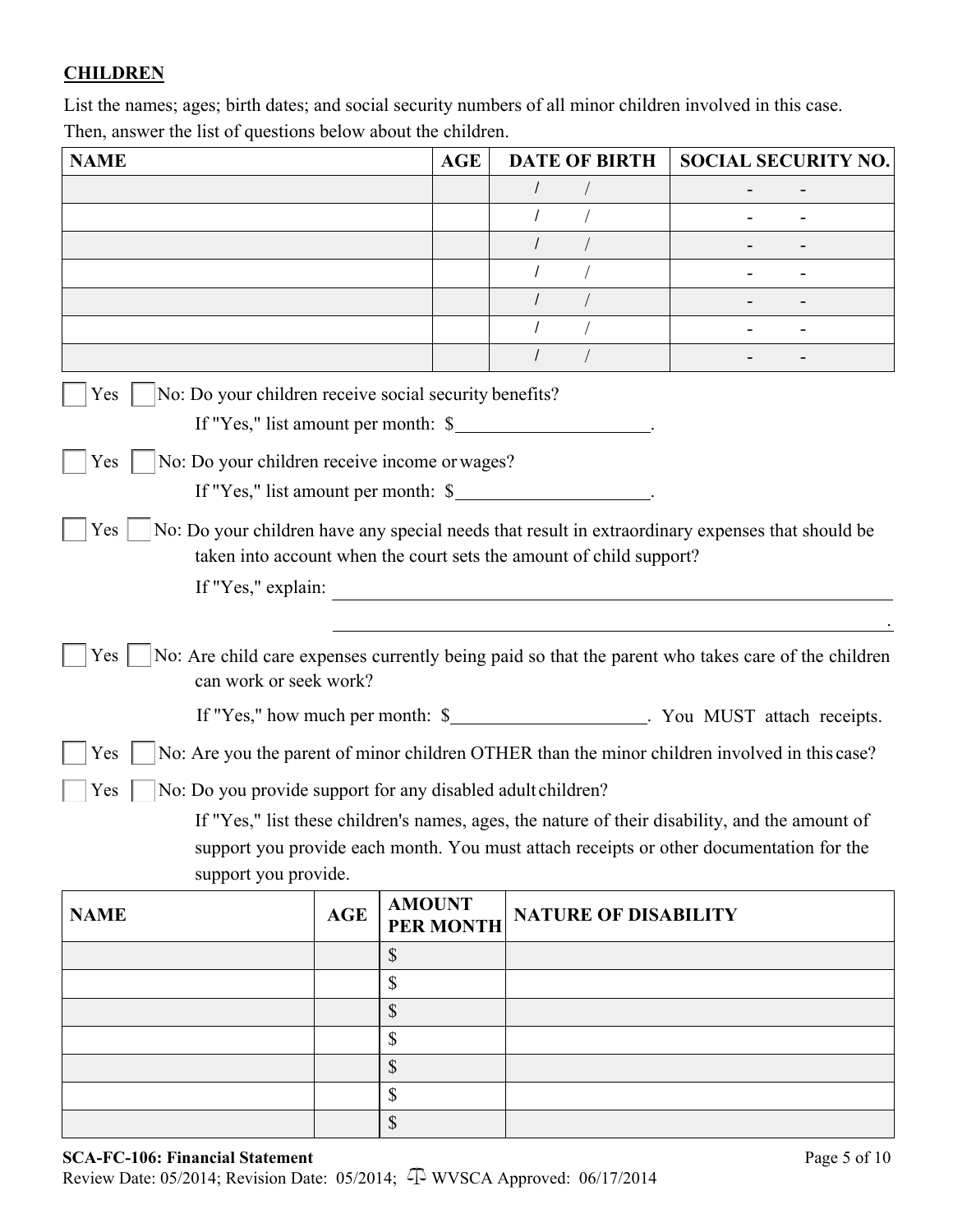### **HEALTH INSURANCE**

 $Yes \mid$  No: Is health insurance available to you through your employment?

If you answered "No," you MUST provide written verification from your employer that health insurance is not available to you. If you have health insurance from ANY source, you MUST complete the following table.

| <b>INSURANCE COMPANY NAME</b> |                        | <b>ADDRESS</b>      |                                               |
|-------------------------------|------------------------|---------------------|-----------------------------------------------|
|                               |                        |                     |                                               |
| <b>POLICY NUMBER</b>          | <b>GROUP NUMBER</b>    | <b>OTHER ID NO.</b> | <b>RESTRICTIONS</b>                           |
|                               |                        |                     |                                               |
|                               | <b>PERSONS COVERED</b> | <b>DEDUCTIBLES</b>  | <b>CHILDREN'S PORTION</b><br>OF PREMIUM (AMT) |
|                               |                        | \$                  | \$                                            |

 $Yes \mid \forall$  No: Do you have recurring, out-of-pocket health expenses for yourself or your children that are not covered by insurance?

If "Yes," you MUST attach documents that verify these expenses.

#### **CHILD SUPPORT PAYMENTS**

 $Yes \mid$  No: Do you currently pay court-ordered child support payments for any children OTHER than the children involved in this case?

> If "Yes," you MUST attach a copy of the Support Order, and records showing your payment history; and you must list the following information for each child: full name; birth date; social security number; monthly payment for that child.

| <b>FULL NAME</b> | DATE OF BIRTH   SOCIAL SECURITY NO. | <b>MONTHLY</b><br><b>PAYMENT</b> |
|------------------|-------------------------------------|----------------------------------|
|                  |                                     |                                  |
|                  |                                     |                                  |
|                  |                                     |                                  |
|                  |                                     |                                  |
|                  |                                     |                                  |
|                  |                                     |                                  |
|                  |                                     |                                  |

### **SCA-FC-106: Financial Statement**

Review Date: 05/2014; Revision Date: 05/2014; 4 WVSCA Approved: 06/17/2014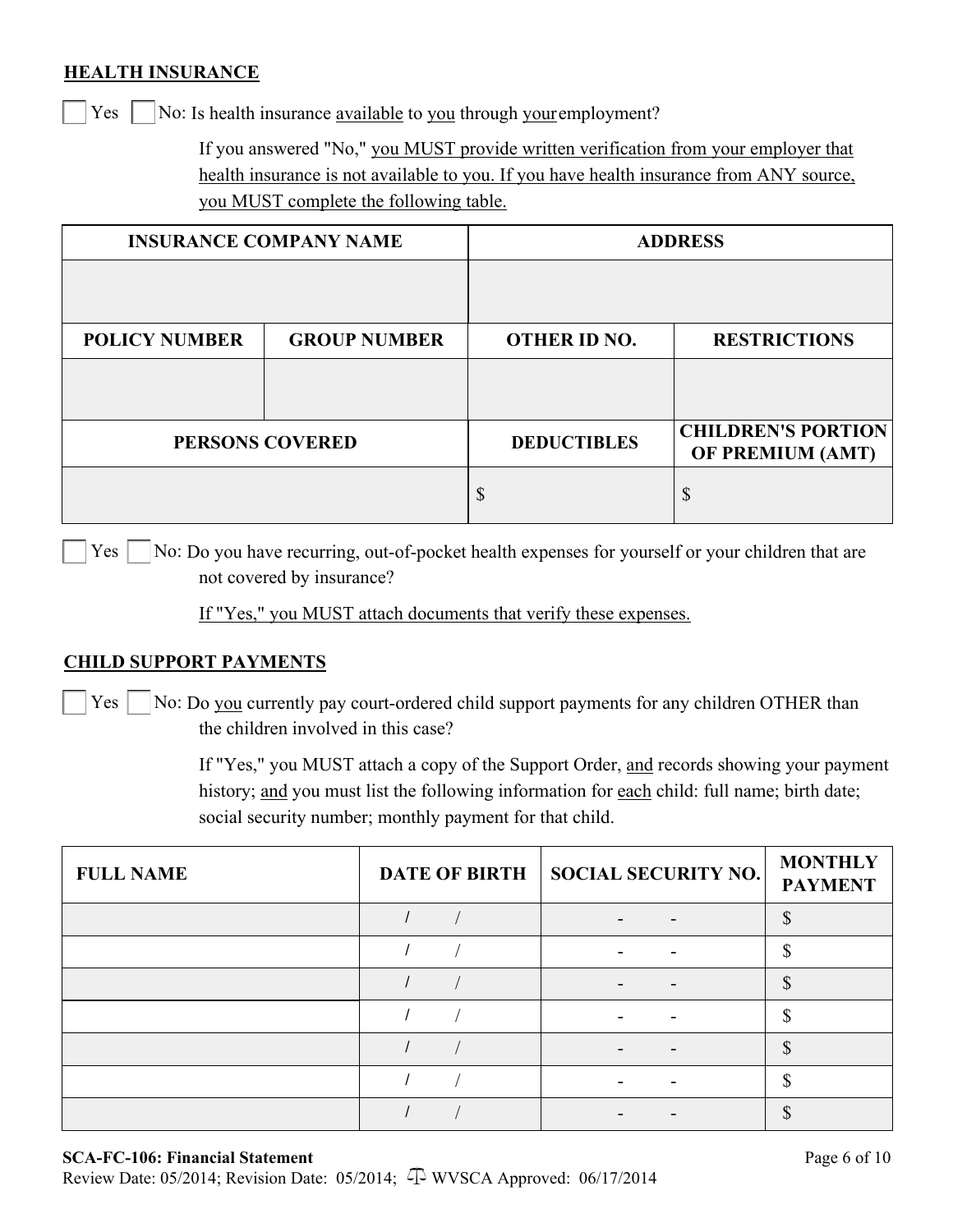## **SPOUSAL SUPPORT**

If **you** are requesting spousal support, you MUST complete the following list of monthly expenses. These are the amounts you now pay if you are living separate from your spouse. If you have not yet separated, list the amounts you estimate you will have to pay when you do separate.

### **MONTHLY EXPENSES**

| <b>ITEM</b>                                                | <b>MONTHLY</b><br><b>AMOUNT</b> | <b>ITEM</b>                 | <b>MONTHLY</b><br><b>AMOUNT</b> |
|------------------------------------------------------------|---------------------------------|-----------------------------|---------------------------------|
| Credit Card Payments/Other<br>Payments on Unsecured Debts: | \$                              | Rent or Mortgage:           | \$                              |
| Car Payments:                                              | \$                              | Home Repair / Maintenance:  | \$                              |
| Car Repairs:                                               | $\boldsymbol{\mathsf{S}}$       | Electric:                   | \$                              |
| Car Insurance:                                             | \$                              | Water / Sewer:              | \$                              |
| Gasoline:                                                  | $\boldsymbol{\mathsf{S}}$       | Gas:                        | $\boldsymbol{\mathsf{S}}$       |
| Food:                                                      | \$                              | Trash:                      | $\mathbb{S}$                    |
| Clothing:                                                  | $\boldsymbol{\mathsf{S}}$       | TV / Cable:                 | \$                              |
| Child Care:                                                | \$                              | Telephone:                  | \$                              |
| Health Insurance:                                          | \$                              | Entertainment / Recreation: | \$                              |
| Other Insurance:                                           | \$                              | Explain:                    |                                 |
| Medical / Health<br>Not Covered By Insurance:              | \$                              | Explain:                    |                                 |
| Other:                                                     | \$                              | Explain:                    |                                 |
| <b>TOTAL MONTHLY EXPENSES: \$</b>                          |                                 |                             |                                 |

# **IF EITHER YOU OR YOUR SPOUSE IS REQUESTING SPOUSAL SUPPORT, YOU MUST COMPLETE THE REST OF THIS FORM.**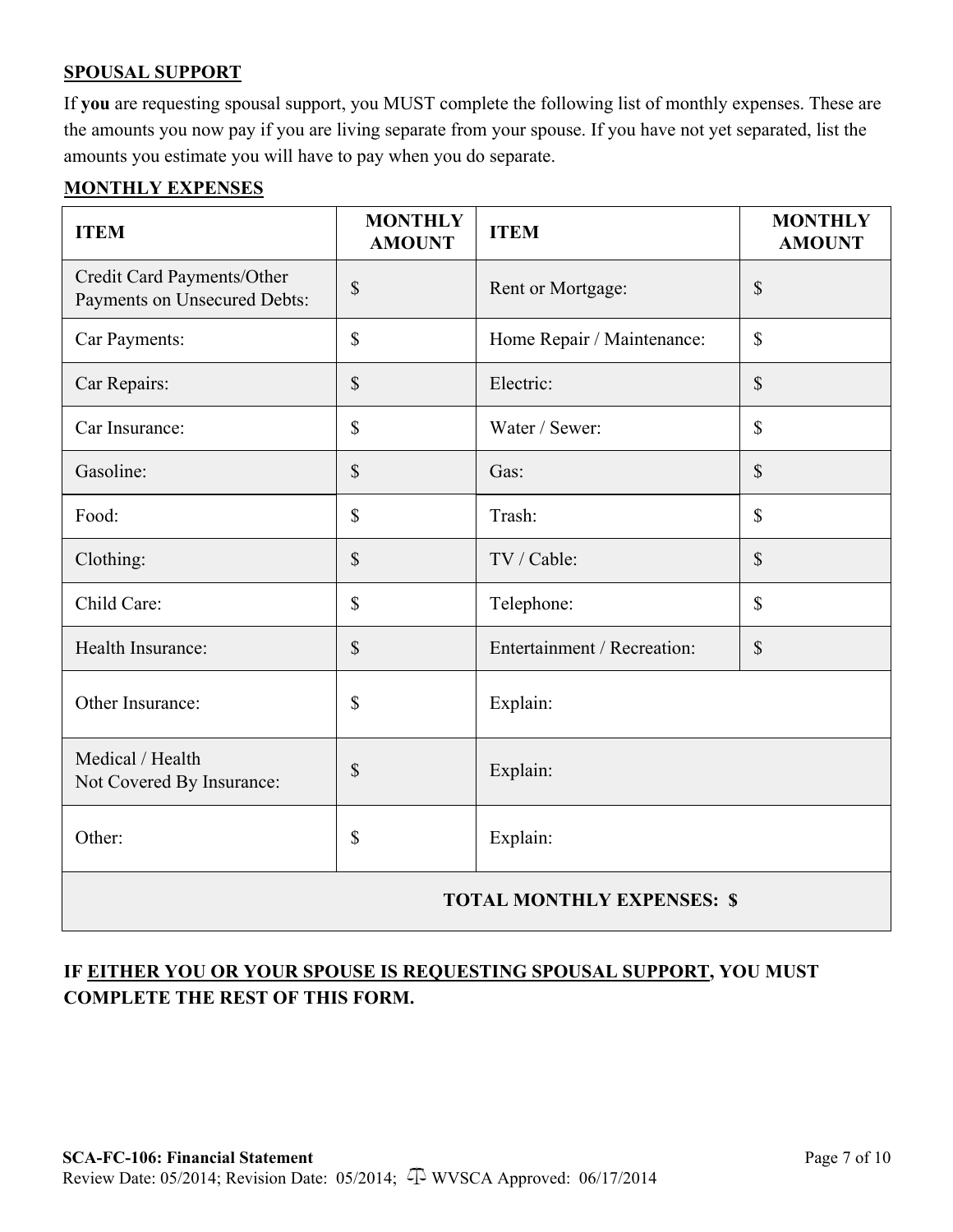# **PETITIONER INFORMATION**

| <b>PETITIONER'S EDUCATION</b> |                                                              |
|-------------------------------|--------------------------------------------------------------|
| Yes                           | No: Graduate from high school?                               |
|                               | If "Yes," what year?                                         |
| Yes                           | No: Receive a GED?                                           |
|                               | If "Yes," what year?                                         |
| Yes                           | No: Graduate from technical or trade school?                 |
|                               | If "Yes," list type of training or degree and year received. |
|                               |                                                              |
| Yes                           | No: Graduate from college?                                   |
|                               | If "Yes," list degree and year received.                     |
|                               |                                                              |
| Yes                           | No: Receive a post-graduate degree?                          |
|                               | If "Yes," list degree and year received.                     |

## **PETITIONER'S EMPLOYMENT HISTORY**

List last four jobs. List employer; position held; dates employment began and ended; and monthly salary.

| <b>EMPLOYER</b> | <b>POSITION</b> | <b>BEGIN DATE</b> | <b>END DATE</b> | <b>MONTHLY</b><br><b>GROSS INCOME</b> |
|-----------------|-----------------|-------------------|-----------------|---------------------------------------|
|                 |                 |                   |                 | $\mathcal{S}$                         |
|                 |                 |                   |                 | \$                                    |
|                 |                 |                   |                 | $\mathbb{S}$                          |
|                 |                 |                   |                 | \$                                    |

#### **PETITIONER'S HEALTH**

| Petitioner's Age: _________                                                           |
|---------------------------------------------------------------------------------------|
| Petitioner's physical health is: Excellent   Good   Poor. If "Poor," explain:         |
|                                                                                       |
| Petitioner's mental and emotional health is: Excellent Good Poor. If "Poor," explain: |
|                                                                                       |
|                                                                                       |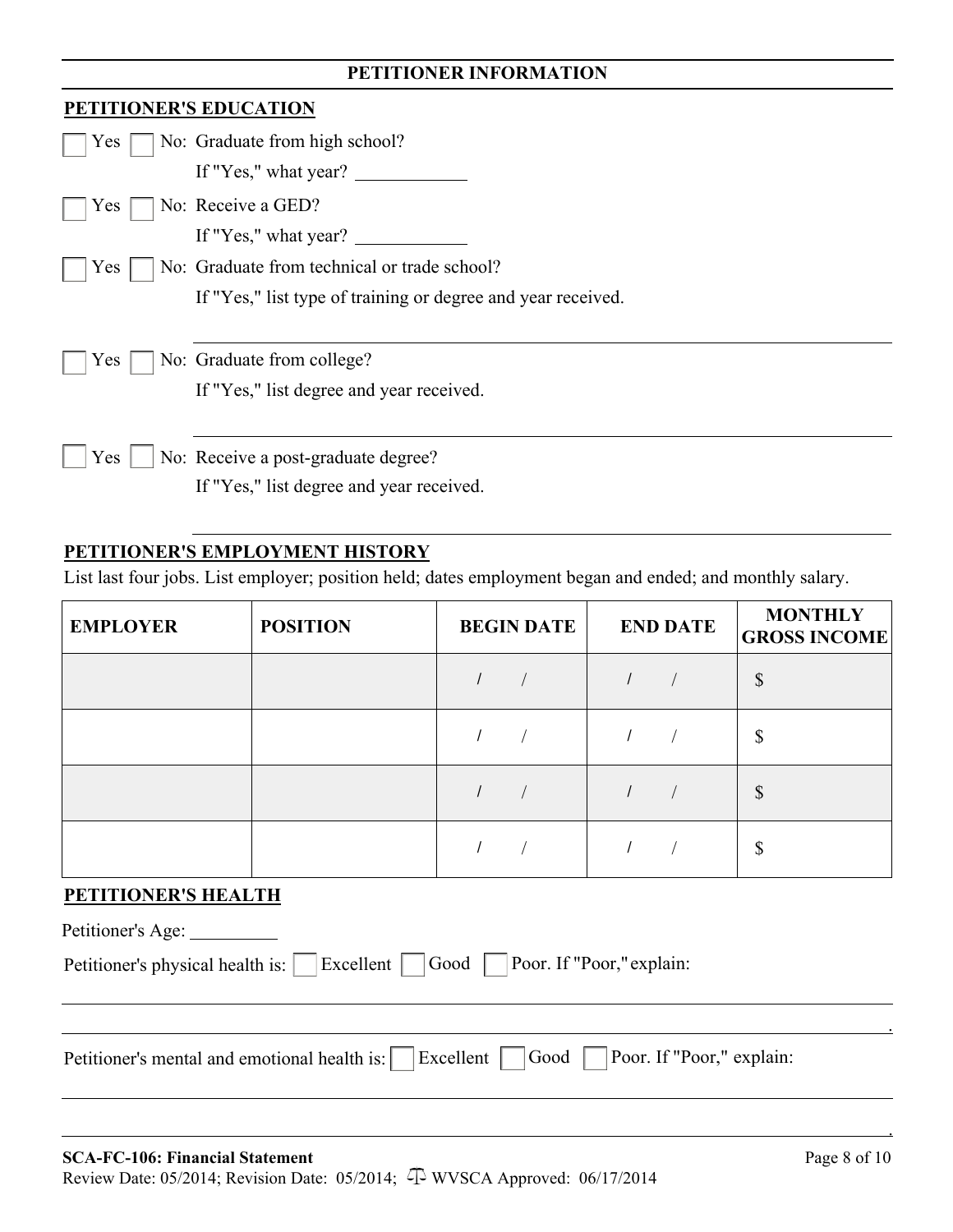| <b>RESPONDENT INFORMATION</b> |                                                                                                                                                                                                                                                                                                                                                                                                        |  |  |
|-------------------------------|--------------------------------------------------------------------------------------------------------------------------------------------------------------------------------------------------------------------------------------------------------------------------------------------------------------------------------------------------------------------------------------------------------|--|--|
|                               | <b>RESPONDENT'S EDUCATION</b>                                                                                                                                                                                                                                                                                                                                                                          |  |  |
| Yes                           | No Graduate from high school?                                                                                                                                                                                                                                                                                                                                                                          |  |  |
|                               | If "Yes," what year? $\sqrt{\frac{1}{1-\frac{1}{1-\frac{1}{1-\frac{1}{1-\frac{1}{1-\frac{1}{1-\frac{1}{1-\frac{1}{1-\frac{1}{1-\frac{1}{1-\frac{1}{1-\frac{1}{1-\frac{1}{1-\frac{1}{1-\frac{1}{1-\frac{1}{1-\frac{1}{1-\frac{1}{1-\frac{1}{1-\frac{1}{1-\frac{1}{1-\frac{1}{1-\frac{1}{1-\frac{1}{1-\frac{1}{1-\frac{1}{1-\frac{1}{1-\frac{1}{1-\frac{1}{1-\frac{1}{1-\frac{1}{1-\frac{1}{1-\frac{1}{$ |  |  |
| Yes                           | No Receive a GED?                                                                                                                                                                                                                                                                                                                                                                                      |  |  |
|                               | If "Yes," what year?                                                                                                                                                                                                                                                                                                                                                                                   |  |  |
| <b>Yes</b>                    | No: Graduate from technical or trade school?                                                                                                                                                                                                                                                                                                                                                           |  |  |
|                               | If "Yes," list type of training or degree and year received.                                                                                                                                                                                                                                                                                                                                           |  |  |
|                               |                                                                                                                                                                                                                                                                                                                                                                                                        |  |  |
| Yes<br>No.                    | Graduate from college?                                                                                                                                                                                                                                                                                                                                                                                 |  |  |
|                               | If "Yes," list degree and year received.                                                                                                                                                                                                                                                                                                                                                               |  |  |
|                               |                                                                                                                                                                                                                                                                                                                                                                                                        |  |  |
| <b>Yes</b>                    | No Receive a post-graduate degree?                                                                                                                                                                                                                                                                                                                                                                     |  |  |
|                               | If "Yes," list degree and year received.                                                                                                                                                                                                                                                                                                                                                               |  |  |

# **RESPONDENT'S EMPLOYMENT HISTORY**

List last four jobs. List employer; position held; dates employment began and ended; and monthly salary.

| <b>EMPLOYER</b> | <b>POSITION</b> | <b>BEGIN DATE</b> | <b>END DATE</b> | <b>MONTHLY</b><br><b>GROSS INCOME</b> |
|-----------------|-----------------|-------------------|-----------------|---------------------------------------|
|                 |                 |                   |                 | $\boldsymbol{\mathsf{S}}$             |
|                 |                 |                   |                 | \$                                    |
|                 |                 |                   |                 | $\mathcal{S}$                         |
|                 |                 |                   |                 | \$                                    |

## **RESPONDENT'S HEALTH**

| Excellent   Good   Poor. If "Poor," explain:<br>Respondent's physical health is: | Respondent's Age:                                                                                                           |
|----------------------------------------------------------------------------------|-----------------------------------------------------------------------------------------------------------------------------|
|                                                                                  |                                                                                                                             |
|                                                                                  | $\vert$ Excellent $\vert$ $\vert$ Good $\vert$<br>Poor. If "Poor," explain:<br>Respondent's mental and emotional health is: |

.